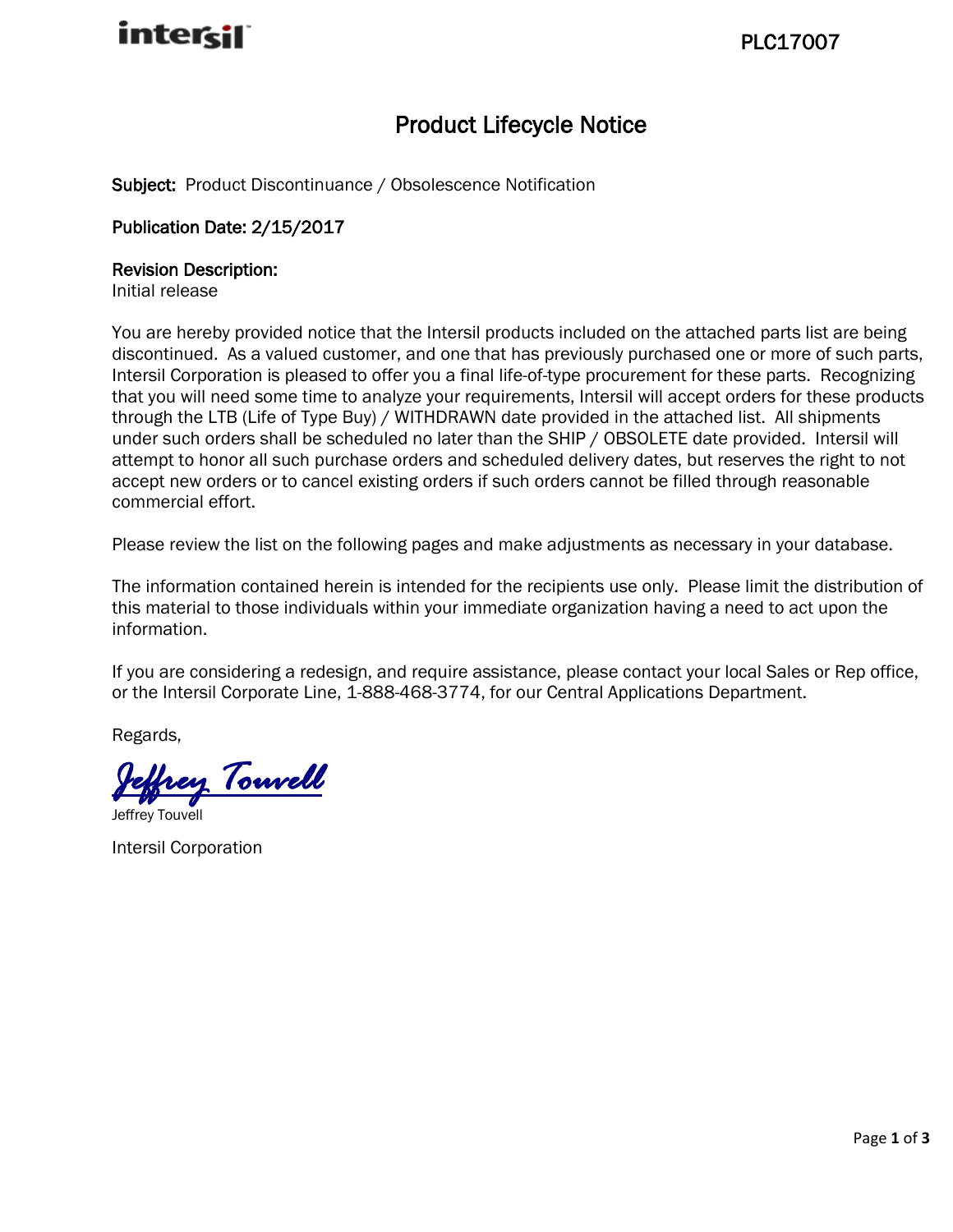# inter<sub>sil</sub>

| Exact Intersil Part # No  | Notice PLC17007        | LTB / Withdrawn        | Ship / Obsolete        | Replacement / Similar / Re-         |
|---------------------------|------------------------|------------------------|------------------------|-------------------------------------|
| other variation is being  | <b>Issue Date</b>      | Date                   | Date                   | Design                              |
| impacted.                 |                        |                        |                        |                                     |
| <b>EL9112ILZ</b>          | 15-Feb-17              | 15-Feb-17              | 15-Feb-17              | <b>ISL59913IRZ</b>                  |
| EL9112ILZS2714            | 15-Feb-17              | 15-Feb-17              | 15-Feb-17              | <b>ISL59913IRZ</b>                  |
| EL9112ILZ-T13             | 15-Feb-17              | 15-Feb-17              | 15-Feb-17              | ISL59913IRZ-T7                      |
| EL9112ILZ-T13S2714        | 15-Feb-17              | 15-Feb-17              | 15-Feb-17              | ISL59913IRZ-T7                      |
| EL9112ILZ-T7              | 15-Feb-17              | 15-Feb-17              | 15-Feb-17              | ISL59913IRZ-T7                      |
| EL9112ILZ-T7S2714         | 15-Feb-17              | 15-Feb-17              | 15-Feb-17              | ISL59913IRZ-T7                      |
| HD0-82C50AB6092-6         | 15-Feb-17              | 15-Aug-17              | 15-Feb-18              | None                                |
| <b>HIP4080AIB</b>         | 15-Feb-17              | 15-Aug-17              | 15-Feb-18              | HIP4080AIBZ                         |
| HIP4080AIBT               | 15-Feb-17              | 15-Aug-17              | 15-Feb-18              | HIP4080AIBZT                        |
| HIP4080AIP                | 15-Feb-17              | 15-Aug-17              | 15-Feb-18              | HIP4080AIPZ                         |
| <b>HIP4081AIB</b>         | 15-Feb-17              | 15-Aug-17              | 15-Feb-18              | HIP4081AIBZ                         |
| HIP4081AIBT               | 15-Feb-17              | 15-Aug-17              | 15-Feb-18              | HIP4081AIBZT                        |
| <b>HIP4082IB</b>          | 15-Feb-17              | 15-Aug-17              | 15-Feb-18              | HIP4082IBZ                          |
| <b>HIP4082IBT</b>         | 15-Feb-17              | 15-Aug-17              | 15-Feb-18              | <b>HIP4082IBZT</b>                  |
| <b>HIP4086AB</b>          | 15-Feb-17              | 15-Aug-17              | 15-Feb-18              | HIP4086ABZ                          |
| <b>HIP4086ABT</b>         | 15-Feb-17              | 15-Aug-17              | 15-Feb-18              | HIP4086ABZT                         |
| HSP45102SI-3396           | 15-Feb-17              | 15-Aug-17              | 15-Feb-18              | None                                |
| <b>HSP50214BVC</b>        | 15-Feb-17              | 15-Aug-17              | 15-Feb-18              | <b>HSP50214BVCZ</b>                 |
| <b>HSP50214BVI</b>        | 15-Feb-17              | 15-Aug-17              | 15-Feb-18              | HSP50214BVIZ                        |
| <b>HSP50415VI</b>         | 15-Feb-17              | 15-Aug-17              | 15-Feb-18              | <b>HSP50415VIZ</b><br>ICL7660ACBAZA |
| ICL7660ACBA               | 15-Feb-17              | 15-Aug-17<br>15-Aug-17 | 15-Feb-18              |                                     |
| ICL7660ACBA-T             | 15-Feb-17              | $15$ -Aug- $17$        | 15-Feb-18              | ICL7660ACBAZA-T                     |
| ICL7660ACPA<br>ICL7660CPA | 15-Feb-17<br>15-Feb-17 |                        | 15-Feb-18<br>15-Feb-18 | ICL7660ACPAZ<br>ICL7660CPAZ         |
| ICL7660AIBA               | 15-Feb-17              | 15-Aug-17<br>15-Aug-17 | 15-Feb-18              | ICL7660AIBAZA                       |
| ICL7660AIBA-T             | 15-Feb-17              | 15-Aug-17              | 15-Feb-18              | ICL7660AIBAZA-T                     |
| ICL7660CBA                | 15-Feb-17              | 15-Aug-17              | 15-Feb-18              | ICL7660CBAZ                         |
| ICL7660CBA-T              | 15-Feb-17              | 15-Aug-17              | 15-Feb-18              | ICL7660CBAZ-T                       |
| ICL7660SCBA               | 15-Feb-17              | 15-Aug-17              | $15$ -Feb-18           | ICL7660SCBAZ                        |
| ICL7660SCBA-T             | 15-Feb-17              | 15-Aug-17              | 15-Feb-18              | ICL7660SCBAZ-T                      |
| ICL7660SCPA               | 15-Feb-17              | 15-Aug-17              | 15-Feb-18              | ICL7660SCPAZ                        |
| ICL7660SIPA               | 15-Feb-17              | 15-Aug-17              | 15-Feb-18              | ICL7660SIPAZ                        |
| ICL7660SIBA               | 15-Feb-17              | 15-Aug-17              | 15-Feb-18              | ICL7660SIBAZ                        |
| ICL7660SIBAT              | 15-Feb-17              | 15-Aug-17              | 15-Feb-18              | ICL7660SIBAZT                       |
| ICL7667CPA                | 15-Feb-17              | 15-Aug-17              | 15-Feb-18              | ICL7667CPAZ                         |
| ICM7245AIM44Z             | 15-Feb-17              | 15-Aug-17              | 15-Feb-18              | ICM7245BIM44Z                       |
| ICM7245AIM44ZT            | 15-Feb-17              | 15-Aug-17              | 15-Feb-18              | ICM7245BIM44ZT                      |
| <b>ISL1534IRZ</b>         | 15-Feb-17              | 15-Aug-17              | 15-Feb-18              | None                                |
| ISL1534IRZ-T13            | 15-Feb-17              | 15-Aug-17              | 15-Feb-18              | None                                |
| ISL21070CIH320Z-TK        | 15-Feb-17              | 15-Aug-17              | 15-Feb-18              | None                                |
| <b>ISL21070CIH325Z-TK</b> | 15-Feb-17              | 15-Aug-17              | 15-Feb-18              | None                                |
| ISL22317UFRTZ             | 15-Feb-17              | 15-Aug-17              | 15-Feb-18              | ISL22317WFRTZ                       |
| ISL22317UFRTZ-TK          | 15-Feb-17              | 15-Aug-17              | 15-Feb-18              | ISL22317WFRTZ-TK                    |
| ISL22343WFR20Z            | 15-Feb-17              | 15-Aug-17              | 15-Feb-18              | none                                |
| ISL22343WFR20Z-TK         | $15$ -Feb- $17$        | 15-Aug-17              | 15-Feb-18              | none                                |
| ISL22343WFV20Z            | 15-Feb-17              | 15-Aug-17              | 15-Feb-18              | none                                |
| ISL22343WFV20Z-TK         | 15-Feb-17              | 15-Aug-17              | 15-Feb-18              | none                                |
| ISL22414WFU10Z-T7A        | 15-Feb-17              | 15-Aug-17              | 15-Feb-18              | none                                |
| ISL22414WFU10Z-TK         | 15-Feb-17              | 15-Aug-17              | 15-Feb-18              | none                                |
| ISL22511WFB8Z             | 15-Feb-17              | 15-Aug-17              | 15-Feb-18              | none                                |
| ISL22511WFB8Z-TK          | 15-Feb-17              | 15-Aug-17              | 15-Feb-18              | none                                |
| ISL22511WFRU10Z-TK        | 15-Feb-17              | 15-Aug-17              | 15-Feb-18              | none                                |
| ISL22512WFB8Z             | 15-Feb-17              | 15-Aug-17              | 15-Feb-18              | none                                |
| ISL22512WFB8Z-TK          | 15-Feb-17              | 15-Aug-17              | 15-Feb-18              | none                                |
| ISL43L420IRZ              | 15-Feb-17              | 15-Aug-17              | 15-Feb-18              | None                                |
| ISL43L840IRZ              | 15-Feb-17              | 15-Aug-17              | 15-Feb-18              | None                                |
| ISL43L840IRZ-T            | 15-Feb-17              | 15-Aug-17              | 15-Feb-18              | None                                |
| ISL43L840IVZ              | 15-Feb-17              | 15-Aug-17              | 15-Feb-18              | None                                |
| ISL43L840IVZ-T            | 15-Feb-17              | 15-Aug-17              | 15-Feb-18              | None                                |
| ISL43L420IRZ-T            | 15-Feb-17              | 15-Aug-17              | 15-Feb-18              | None                                |
| ISL43L841IRZ              | 15-Feb-17              | 15-Aug-17              | 15-Feb-18              | None                                |
| <b>ISL43L841IRZ-T</b>     | 15-Feb-17              | 15-Aug-17              | 15-Feb-18              | None                                |